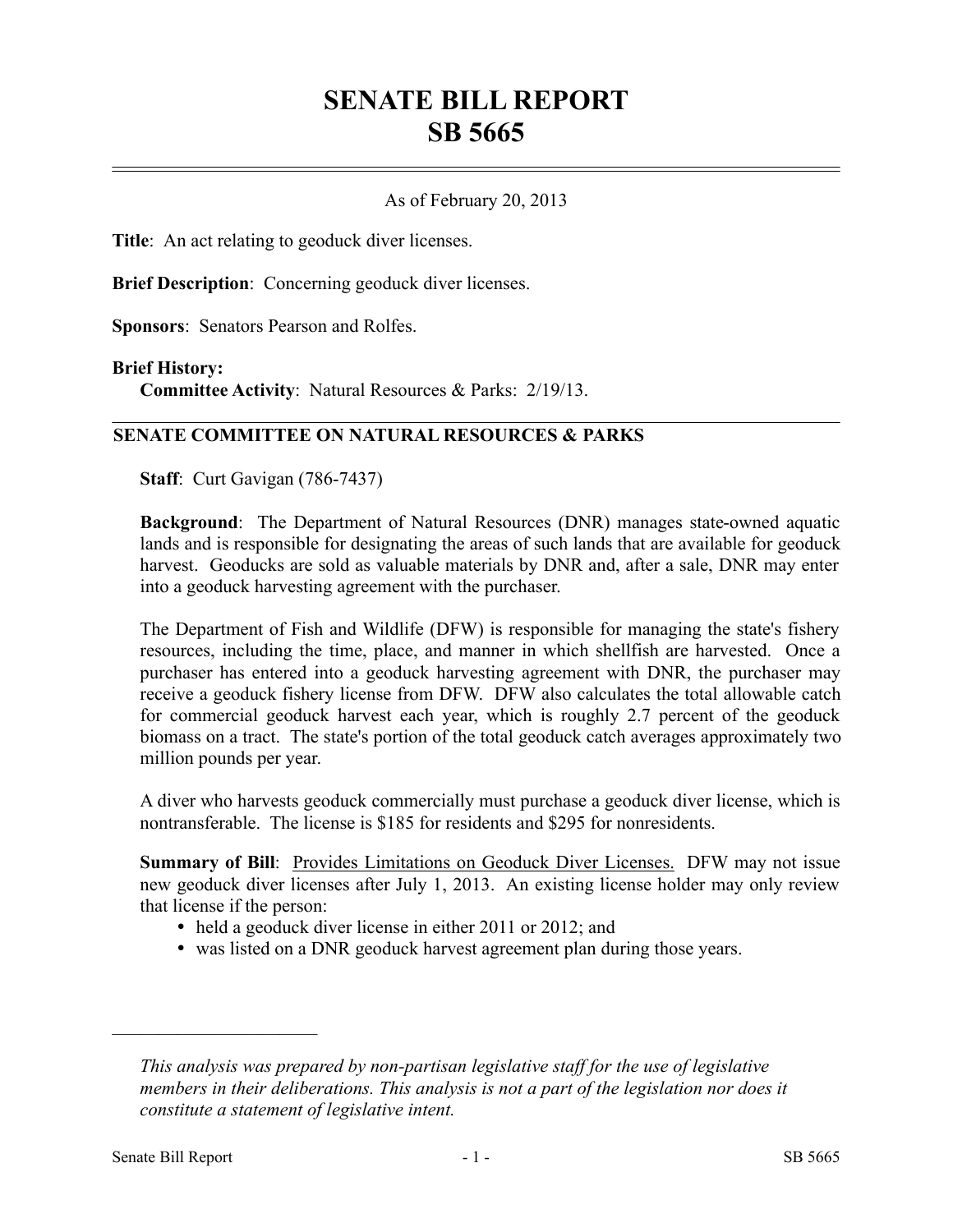A person may own only one geoduck diver license, which is transferrable. The license holder must personally perform all geoduck harvesting.

DFW must revoke the license of a diver with two or more violations of a DNR geoduck harvest agreement, and that person may not hold another geoduck diver license for one year. DFW may reissue the revoked license to another person.

Adjusts and Establishes Fees Associated with Licenses. The annual resident geoduck diver license fee is raised to \$230 and the nonresident fee reduced to \$285. A license transfer fee of \$2,300 is established for residents and \$2,850 for nonresidents, to be paid by the person acquiring the license. Additionally, a license holder who fails to renew their license in a timely manner may pay a reissue fee of \$2,300 for residents and \$2,850 for nonresidents.

Establishes a Geoduck Dive Safety Program. DNR must establish a Diver Safety Committee consisting of one member each representing DNR, DFW, the Washington Harvester's Association, and the Harvest Diver's Union. The Committee must meet at least quarterly, and is charged with establishing a safety program for geoduck license holders by December 1, 2014. Beginning January 1, 2015, each license applicant must complete this safety program.

**Appropriation**: None.

**Fiscal Note**: Available. [OFM requested ten-year cost projection pursuant to I-960.]

# **Committee/Commission/Task Force Created**: No.

**Effective Date**: The bill contains an emergency clause and takes effect immediately.

**Staff Summary of Public Testimony**: PRO: This bill can allow us to approach geoduck diver licenses and profits in a more effective and fair manner between divers and boat owners and will strengthen the license and license re-issuing process.

CON: It is important to understand the difference between wild geoduck harvest and shellfish aquaculture harvest. Geoduck growers in inner and subtidal areas do work with the divers, but that is separate from the wild fisheries. Where we stand currently, the management of the geoduck fishery provides no evidence that warrants its movement to a limited-entry fishery.

OTHER: This bill brings concerns of possibly limiting new divers from the industry by nature of the transferability of the license and the approach to the misuse of licenses. This could impact the availability of divers to harvest geoduck in state owned acquired lands.

**Persons Testifying**: PRO: Gordon Baxter, WA Harvesters Assn.; Sam Swanson, Harvest Divers Union.

CON: Jim Jesernig, Pacific Coast Shellfish Growers; Rich Childers, DFW.